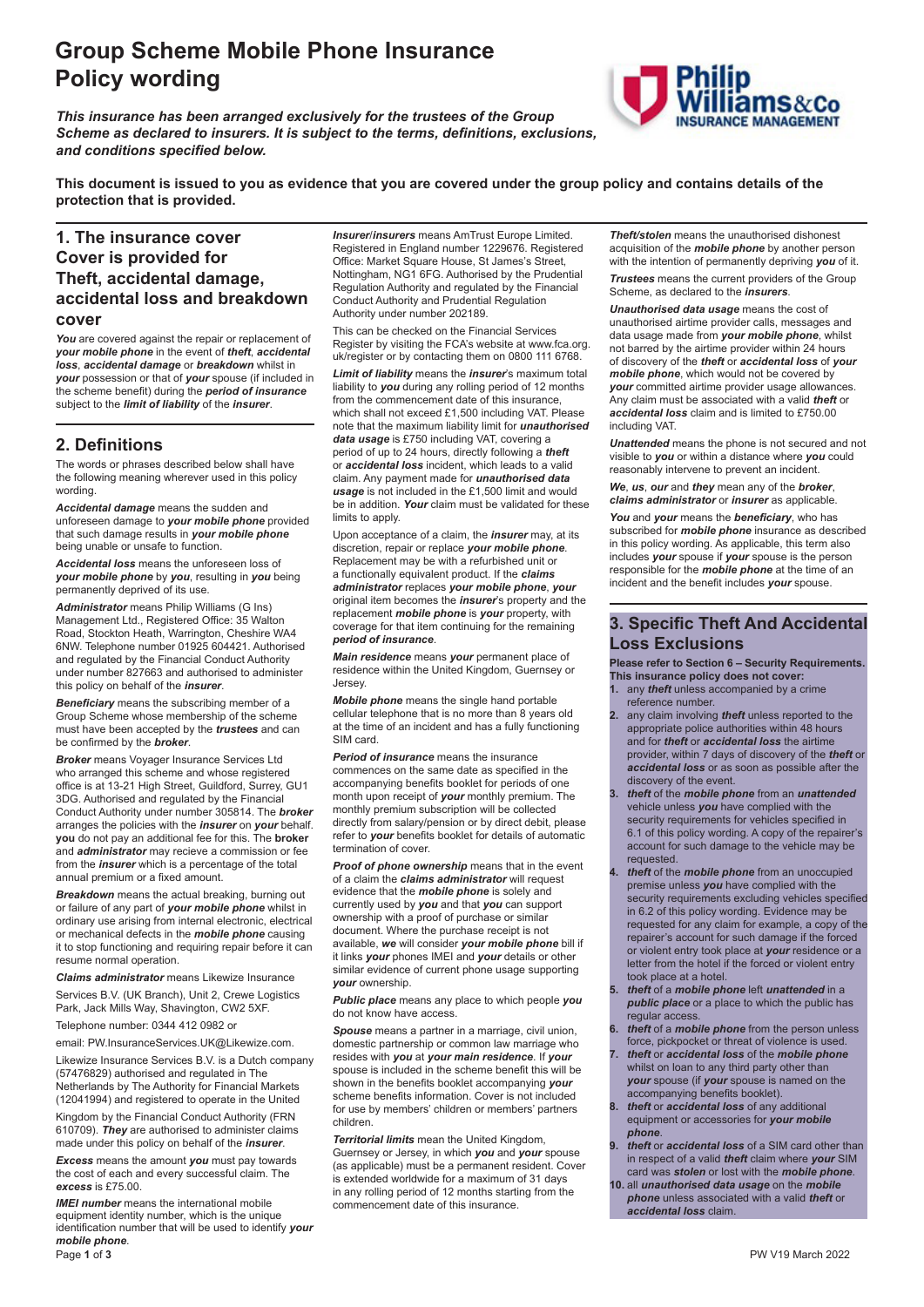## **4. Specific Accidental Damage and Breakdown Exclusions**

- **This insurance policy does not cover; 1.** *accidental damage* that occurs when the *mobile phone* is *unattended* and *you* have
- not complied with the security requirements of this policy. Please refer to section 6.1 - security requirements.
- **2.** any *breakdown*;
	- *a.* that occurs during the manufacturer's warranty period.
	- *b.* caused by placing or using the *mobile phone* in a location or environment that is not in accordance with the manufacturer's instructions.
- **3.** cosmetic damage however caused to *your mobile phone* including marring, scratching and denting that does not affect the functionality or safe use of *your mobile phone*.
- **4.** *accidental damage* to or *breakdown* of any additional equipment or accessories for *your mobile phone*.
- **5.** damage to or malfunction of the *mobile phone* caused by or attributed to the operation of a software virus or any other software-based malfunction.
- **6.** faulty or defective design, materials or workmanship or latent defect where the manufacturer has recognised the fault.
- **7.** routine maintenance, adjustment, modification or servicing.

### **5. General exclusions**

### *You* **are not covered for:**

- any **mobile phone** older than 8 years at the time of the incident as evidenced by the relevant proof of ownership.
- **2.** Any *mobile phone* owned by or being used by *your spouse* if not included in the scheme and shown in the benefits booklet accompanying *your* scheme benefits information.
- **3.** Any *mobile phone* used or owned by members' children or members' partners children
- **4.** the first £75 of each and every claim.<br>**5.** any claim where proof of ownership is
- **5.** any claim where proof of ownership is not provided.
- **6.** any claim not complying with the claims procedure in section 8 of this policy wording.
- **7.** any accessories.<br>**8.** any damage deli
- **8.** any damage deliberately caused by or arising from a criminal act committed by *you*, or by any other person living with *you*.
- **9.** any costs incurred in connection with the installation, removal or subsequent relocation of *your mobile phone* in or from a vehicle, including electrical or mechanical *breakdown*.
- **10.** any loss or damage or liability directly or indirectly due to confiscation or nationalisation or requisition or destruction of or damage to property by or under the order of any government or public or local authority.
- **11.** any claim where the *IMEI number* cannot be determined.
- **12.** any claim arising from abuse, misuse or neglect by *you*.
- **13.** *mobile phones* which have been confiscated, reclaimed or otherwise taken back by a valid authority or body.
- **14.** any cost of reinstating downloads, ring tones, graphics, pictures, apps, music or any other content. It is highly recommended that *you* back up *your mobile phone* regularly to minimise any loss of information.
- **15.** any loss, damage, liability or expense directly or indirectly caused by or contributed to, or arising from, the use or operation, as a means for inflicting harm, of any computer, computer system, computer software programme malicious code, Computer Virus or process or any other electronic system.
- **16.** any claim resulting from terrorism, war, invasion, acts of foreign enemies, hostilities (whether war be declared or not), civil war, rebellion, revolution, insurrection, military or usurped power, riot or civil commotion, terrorist activity of any kind.
- **17.** any claim directly occasioned by pressure waves caused by aircraft and other aerial devices travelling at sonic or supersonic speeds.

### **18.** any claim resulting from ionising radiation

- or contamination by radioactivity from any nuclear fuel or from any nuclear waste from the combustion of nuclear fuel.
- **19.** loss, damage or liability arising from pollution or contamination.
- **20.** any claim if paying said claim would expose *us* to any sanctions, prohibition or restriction under United Nations resolutions or the trade or economic sanctions, laws or regulations of the European Union, United Kingdom or United States of America.

### **6. Security Requirements**

#### *1. Security requirements for unattended vehicles: Theft* of the *mobile phone* whilst in an *unattended* vehicle shall only be covered if:

- *a.* the *mobile phone* is completely hidden from view.
- *b.* all doors, windows and other vehicle openings have been closed, fastened and securely locked.
- *c.* all security devices installed have been operated.

#### *2. Security requirements excluding vehicles Theft* of the *mobile phone* shall only be covered in the event that:

- *a.* if away from the *main residence*, the *mobile phone* is in a locked room, locked cupboard, locker or hotel safe and any security devices have been operated.
- *b.* if at the *main residence*, the premises are securely locked.
- *c.* in the case of either (a) or (b) above all windows and doors must be closed and locks activated where fitted

# **7. Important Information**

When *you* were accepted for cover under this insurance, *we* relied on the information *you* gave. *You* must take reasonable care to provide complete and accurate answers to the questions asked when *you* take out, or make changes to, *your* insurance. If the information provided by *you* is not complete and accurate the extent of cover may be affected and:

- The *insurer* may cancel *your* cover and refuse to pay any claim or
- 
- The *insurer* may not pay any claim in full. *We* will write to *you* if the *insurer*:
	- intends to cancel *your* cover; or
	- needs to amend the terms of *your* cover or requires *you* to pay more for *your* insurance.

If *you* become aware that information *you* have given is incomplete or inaccurate, *you* must inform the *administrator*.

# **8. General Conditions**

### *Fraud*

If *you*, or anyone acting on *your* behalf, make a fraudulent claim under this insurance contract, the *insurer* may:

- *a.* not pay the claim; and
- *b.* recover from *you* any sums it has paid to *you* in respect of the claim; and
- *c.* advise *you* that *you* are no longer covered with effect from the time of the fraudulent act.

If *your* insurance is terminated from the time of the fraudulent act, the *insurer* will not pay any claim for any incident which happens after that time and may not return any of the insurance premium(s) already paid.

*Law*

This insurance is subject to English law.

## **9. Claims Procedure**

*You* should notify the *claims administrator* on telephone number: 0344 412 0982 or, email: PW.InsuranceServices.UK@Likewize.com as soon as reasonably possible and in any event within 30 days of the claim incident occurring.

Please comply with the following procedures to obtain authorisation with the minimum delay. Failure to observe these procedures may invalidate *your* claim.

*You* will be asked to provide *proof of phone ownership* and confirmation that *you* are a member of the scheme.

#### *Theft and accidental loss claims*

- For *theft* claims *you* must notify the appropriate police authority within 48 hours of discovery of the incident and obtain a crime reference number or a copy of the police crime report as applicable.
- *• Theft* or loss of *your mobile phone* must be reported to *your* airtime provider within 7 days of, or as soon as is possible after, the incident to place a bar on the *mobile phone*.

#### *Accidental damage and breakdown claims*

- *• you* must keep all parts of *your mobile phone* and return them for inspection in accordance with any instructions given by the *claims administrator*.
- the *mobile phone* and relevant parts remain *your* responsibility until *they* have been received by the *claims administrator*.

#### *Sending your Mobile Phone to the Claims Administrator*

- Before sending *your* damaged *mobile phone*: • please ensure that *you* have removed any personal information, saved any documents that *you* may want to keep or transfer, and have unlocked the device so that *our* Claims Technicians can investigate the damage. If the damage is significant and *you* are unable to remove any password control or locking, please advise the *claims administrator*.
	- Prease deactivate FindmyiPhone or similar functions from *your mobile phone*.

### *Replacement Equipment*

This is not a new for old Insurance.

In the event that *your* claim is authorised and *your mobile phone* is considered by the *claims administrator*, to be beyond economical repair, *we* will replace it with a fully refurbished or new *mobile phone* at *our* discretion. *We* will endeavour to replace *your mobile phone* with the same make, model and colour however this may not always be possible. If the exact make, model or colour is not available or economical, a *mobile phone* of a different colour, comparable specification or equivalent value will be provided.

If *your* claim was for *theft* or loss of *your* original *mobile phone* and it is recovered after a replacement had been provided, the original *mobile phone* must be returned to the *claims administrator*, as this is *our* property. If the original equipment is not sent to *us* upon request, *you* will be invoiced for the replacement.

If a claim form is issued by the *claims administrator*, *you* should complete the form fully and return it to the *claims administrators* within 30 days of the claim incident, or as soon as reasonably possible, together with any requested supporting documentation including:

- details of the payment method for the *excess*, which will be collected once *your* claim has been validated.
- police crime reference number (where the incident is *theft*).
- *• proof of phone ownership* (including *IMEI number*).
- details regarding any *unauthorised data usage*.
- any other requested documentation.

The *claims administrator* will assess *your* claim, and providing *your* claim is valid, will arrange for the repair or replacement of the *mobile phone* as appropriate.